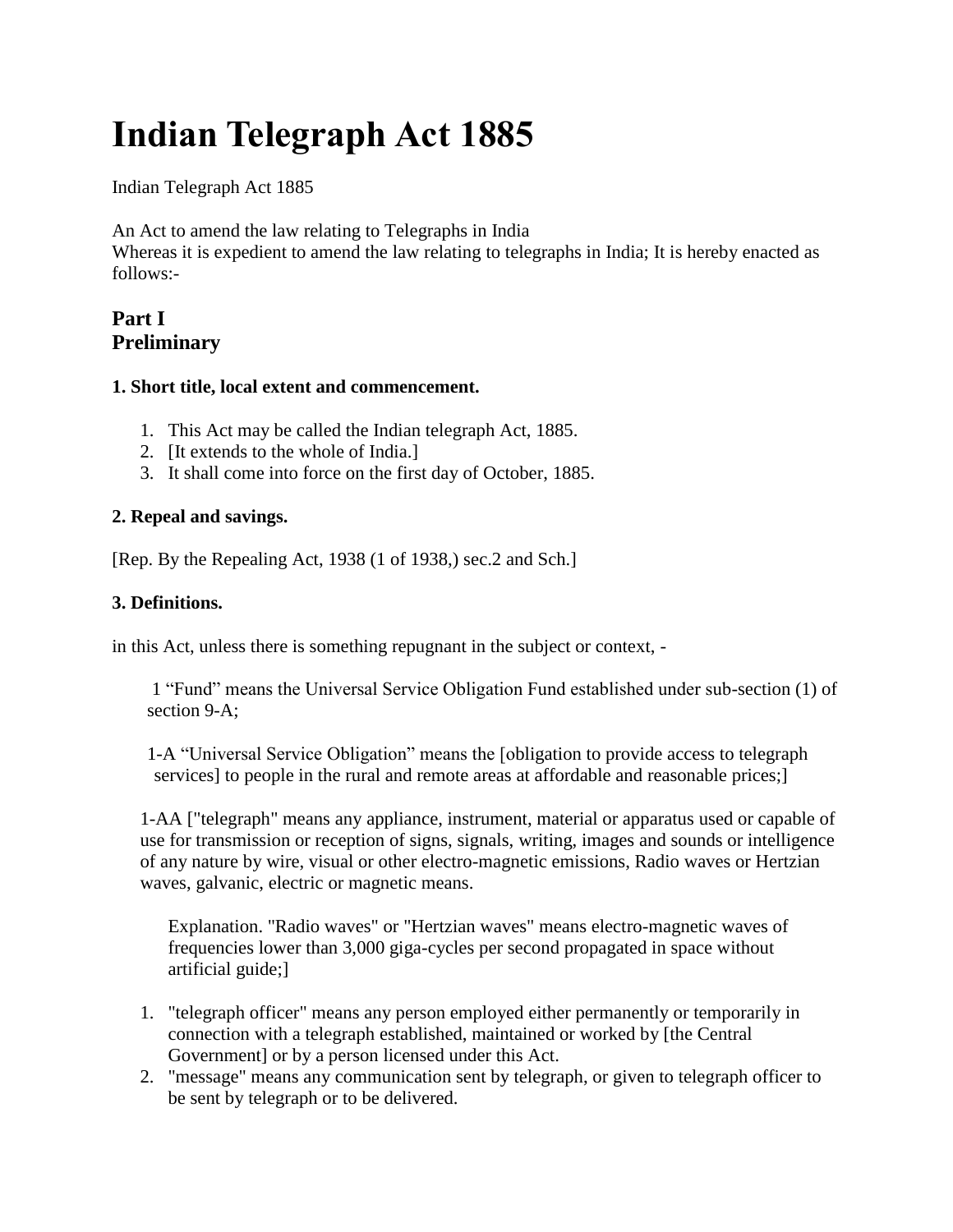- 3. "telegraph line" means a wire or wires used for the purpose of a telegraph, with any casing, coating, tube or pipe enclosing the same, and any appliances and apparatus connected therewith for the purpose of fixing or insulating the same.
- 4. "post" means a post, pole, standard, stay, strut or other above ground contrivance for carrying, suspending or supporting a telegraph line
- 5. "telegraph authority" means the Director General of [Posts and Telegraphs], and includes any officer empowered by him to perform all or any of the functions of the telegraph authority under this Act.
- 6. "local authority" means any municipal committee, district board, body of port commissioner or other authority legally entitled to, or entrusted by" the Central or any State Government] with, the control, management of any municipal or local fund.

# **Part II Privileges and Powers of the Government**

## **4. Exclusive privilege in respect of telegraphs, and power to grant licenses.**

1. Within [India], the Central Government shall have exclusive privilege of establishing, maintaining and working telegraphs:

Provided that the Central Government may grant a license, on such conditions and in consideration of such payments as it thinks fit, to any person to establish, maintain or work a telegraph within any part of [India]:

[Provided further that the Central Government may, by rules made under this Act and published in the Official Gazette, permit, subject to such restrictions and conditions as it thinks fit, the establishment, maintenance and working-

- 1. of wireless telegraphs on ships within Indian territorial waters [and on aircraft within or above [India], or Indian territorial waters], and
- 2. of telegraphs other than wireless telegraphs within any part of [India].
- 2. The Central Government may, by notification in the Official Gazette, delegate to the telegraph authority all or any of it its powers under the first proviso to sub-section(1).

The exercise by the telegraph authority of any power so delegated shall be subject to such restrictions and conditions as the Central Government may, by the notification, think fit to impose.]

## **5. Power for Government to take possession of licensed telegraphs and to order interception of messages.**

1. On the occurrence of any public emergency, or in the interest of the public safety, the Central Government or a State Government or any officer specially authorized in this behalf by the Central Government or a State Government may, if satisfied that it is necessary or expedient so to do, take temporary possession (for so long as the public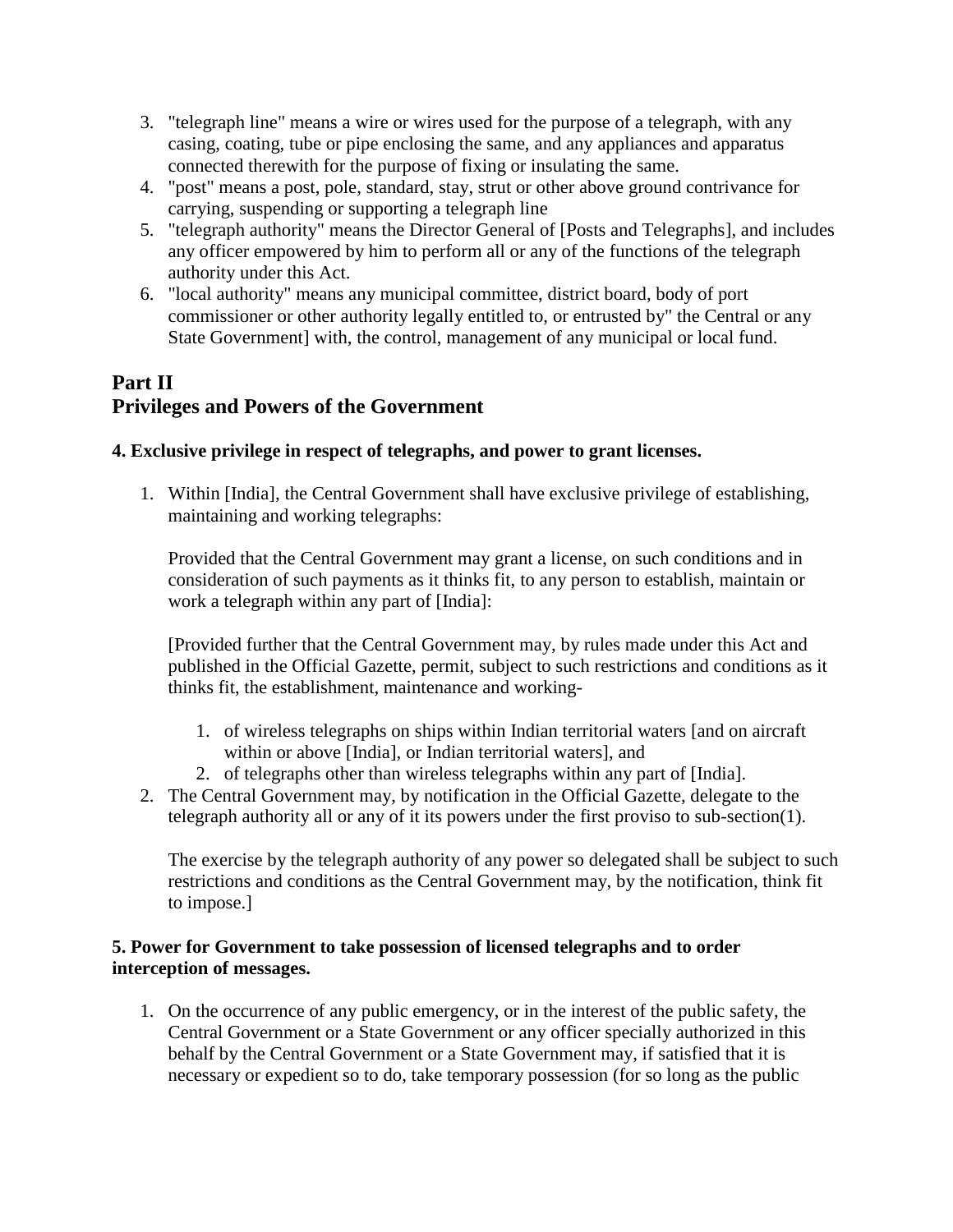emergency exists or the interest of the public safety requires the taking of such action) of any telegraph established, maintained or worked by any person licensed under this Act.

2. On the occurrence of any public emergency, or in the interest of the public safety, the Central Government or a State Government or any officer specially authorized in this behalf by the Central Government or a State Government may, if satisfied that it is necessary or expedient so to do in the interests of the sovereignty and integrity of India, the security of the State, friendly relations with foreign States or public order or for preventing incitement to the commission of an offence, for reasons to be recorded in writing, by order, direct that any message or class of messages to or from any person or class of persons, or relating to any particular subject, brought for transmission by or transmitted or received by any telegraph, shall not be transmitted, or shall be intercepted or detained, or shall be disclosed to the Government making the order or an officer thereof mentioned in the order:

Provided that press messages intended to be published in India of correspondents accredited to the Central Government or a State Government shall not be intercepted or detained, unless their transmission has been prohibited under this sub-section.

## **6. Power to establish telegraph on land of Railway Company:-**

Any Railway company, on being required so to do by the Central Government, shall permit the Government to establish and maintain a telegraph upon any part of the lank of the Company, and shall give every reasonable facility for working the same.

[6A. Power to notify rates for transmission of messages to countries outside India

- 1. The Central Government may, from time to time, by order, notify the rates at which, and the other conditions and restrictions subject to which messages shall be transmitted to any country outside India.
- 2. In notifying the rates under sub-section (1), the Central Government shall have due regard to all or any of the following factors, namely:-
	- 1. The rates for the time being in force, for transmission of messages, in countries outside India.
	- 2. The foreign exchange rates for the time being in force.
	- 3. The rates for the time being in force for transmission of messages within India.
	- 4. such other relevant factors as the Central Government may think fit in the circumstances of the case.]

## **7. Power to make rules for the conduct of telegraphs**

- 1. The Central Government may, from time to time, by notification in the Official Gazette, make rules consistent with this Act for the conduct of all or any telegraphs established, maintained or worked by the Government or by persons licensed under this Act.
- 2. Rules under this section may provide for all or any of the following among other matters, that is to say:-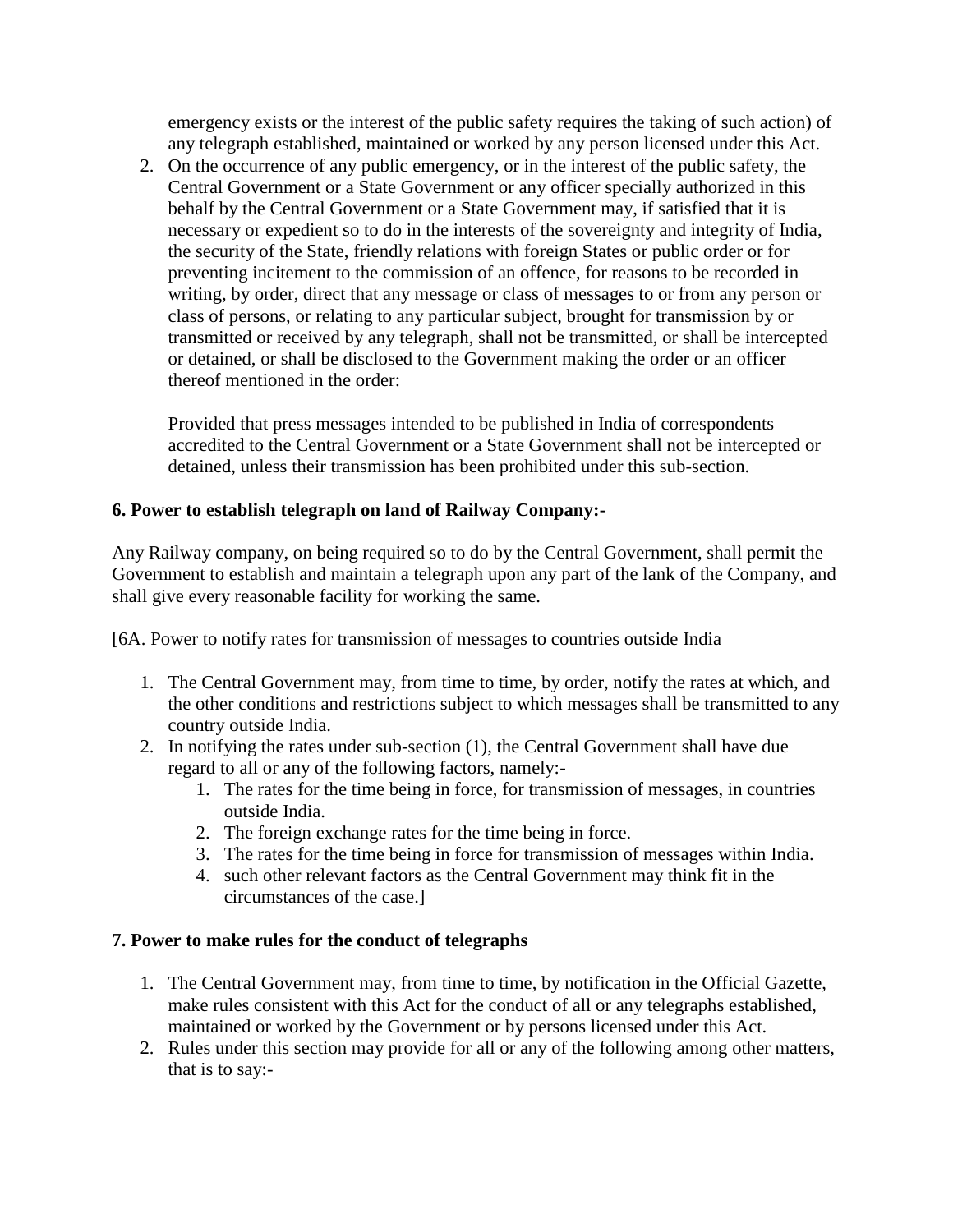- 1. The rates at which, and the other conditions and restrictions subject to which, messages shall be transmitted [within India].
- 2. The precautions to be taken for preventing the improper interception or disclosure of messages.
- 3. The period for which, and the conditions subject to which, telegrams and other documents belonging to, or being in the custody of, telegraph officers shall be preserved.
- 4. The fees to be charged for searching for telegrams or other documents in the custody of any telegraph officer.
- 5. The conditions and restrictions subject to which any telegraph line, appliance of apparatus for telegraphic communication shall be established, maintained, worked, repaired, transferred, shifted, withdrawn or disconnected.
- 6. [The charges in respect of any application for providing any telegraph line, appliance or apparatus.]
- 7. The charges in respect of
	- 1. The establishment, maintenance, working, repair, transfer or shifting of any telegraph line, appliance or apparatus.
	- 2. The services of operators operating such line, appliance or apparatus
- 8. The matters in connection with the transition from a system where under rights and obligations relating to the establishment, maintenance, working repair, transfer of shifting of any telegraph line, appliance or apparatus for telegraphic communication attach by virtue of any agreement to a system where under such rights and obligations attach by virtue of rules made under this section;
- 9. The time at which, the manner in which, the conditions under which and the persons by whom the rates, charges and fees mentioned in this sub-section shall be paid and the furnishing of security for the payment of such rates, charges and fees;
	- 1. The payment of compensation to the Central Government for any loss incurred in connection with the provision of any telegraph line, appliance or apparatus for the benefit of any person
		- where the line, appliance or apparatus is, after it has been connected for use, given up by that person before the expiration of the period fixed by these rules, or
		- where the work done for the purpose of providing the line, appliance or apparatus is, before it is connected for use, rendered abortive by some act or omission on the part of that person.
- 10. The principles according to which and the authority by whom the compensation referred to clause
	- shall be assessed.
	- [The qualifications to be possessed and the examinations, if any, to be passed by the persons employed for the establishment, maintenance or working of any telegraph and the fees to be charges for admission to such examinations;] and
- 11. Any other matter for which provision is necessary for the proper and efficient conduct of all or any telegraphs under this act.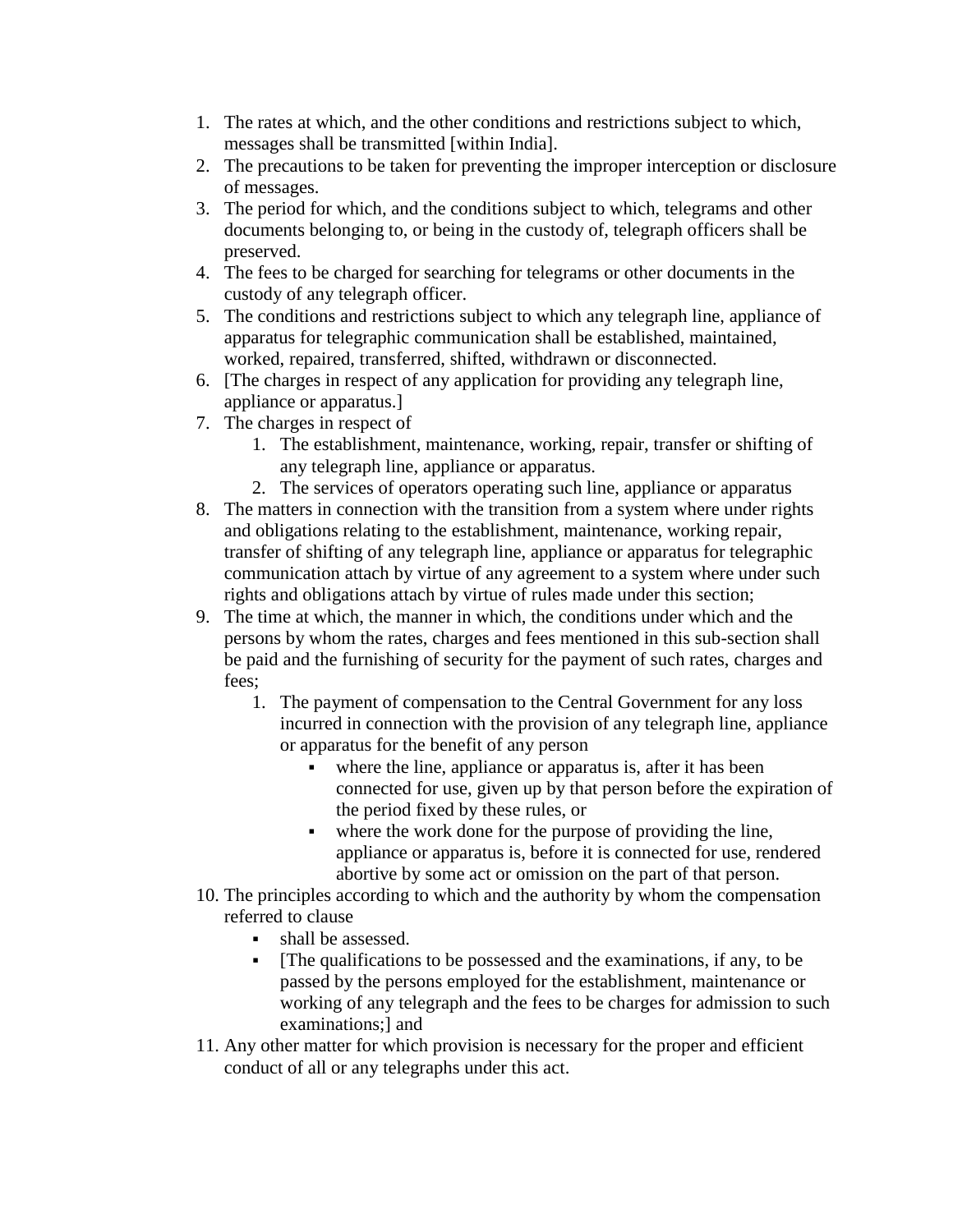3. When making rules for the conduct of any telegraph established, maintained or worked by any person licensed under this Act, the Central Government may by the rules prescribe fines for any breach of the same:

Provided that the fines so prescribed shall not exceed the following limits, namely:-

- 1. When the person licensed under this Act is punishable for the breach, one thousand rupees, and in the case of a continuing breach a further fine of two hundred rupees for every day after the first during the whole or any part of which the breach continues.
- 2. When a servant of the person so licensed, or any other person, is punishable for the breach, one-fourth of the amounts specified in clause(1)
- 4. [Nothing in this section or in any rules made hereunder shall be construed as
	- 1. precluding the Central Government from entering into an agreement with a person for the establishment, maintenance and working by that Government on terms and conditions specified in the agreement of any telegraph line, appliance or apparatus for the purpose of affording means of telegraphic communication, where having regard to the number of the lines, appliance or apparatus required by that person for telegraphic communication, it is necessary or expedient to enter into such agreement with him, or
	- 2. subjecting the Central Government to any obligation to provide any telegraph line appliance or apparatus for the purpose of affording means of telegraphic communication.
- 5. [Every rule made under this section shall be laid as soon as may be after it is made before each House of Parliament while it is in session for a total period of thirty days [which may be comprised in one session or in two or more successive sessions, and it, before the expiry of the session immediately following the session or the successive sessions aforesaid] both Houses agree in making any modification in the rule or both Houses agree that the rule should not be made, the rule shall thereafter have effect only in such modified form or be of no effect as the case may be; so, however, that any such modification or annulment shall be without prejudice to the validity of anything previously done under that rule.]]

## **7A. Saving of existing agreements**

Nothing in section 7 shall authorize the making of any rules determining any agreement entered into by the Central Government with any person before the commencement of the Indian Telegraph (Amendment) Act, 1957 (47 of 1957), relating to the establishment, maintenance or working of any telegraph line, appliance or apparatus for telegraphic communication; and all rights and obligations there under relating to such establishment, maintenance or working hall be determined in accordance with the terms and conditions of such agreement.

## **7B. Arbitration of disputes**

1. Except as otherwise expressly provided in this Act, if any dispute concerning any telegraph line, appliance or apparatus arises between the telegraph authority and the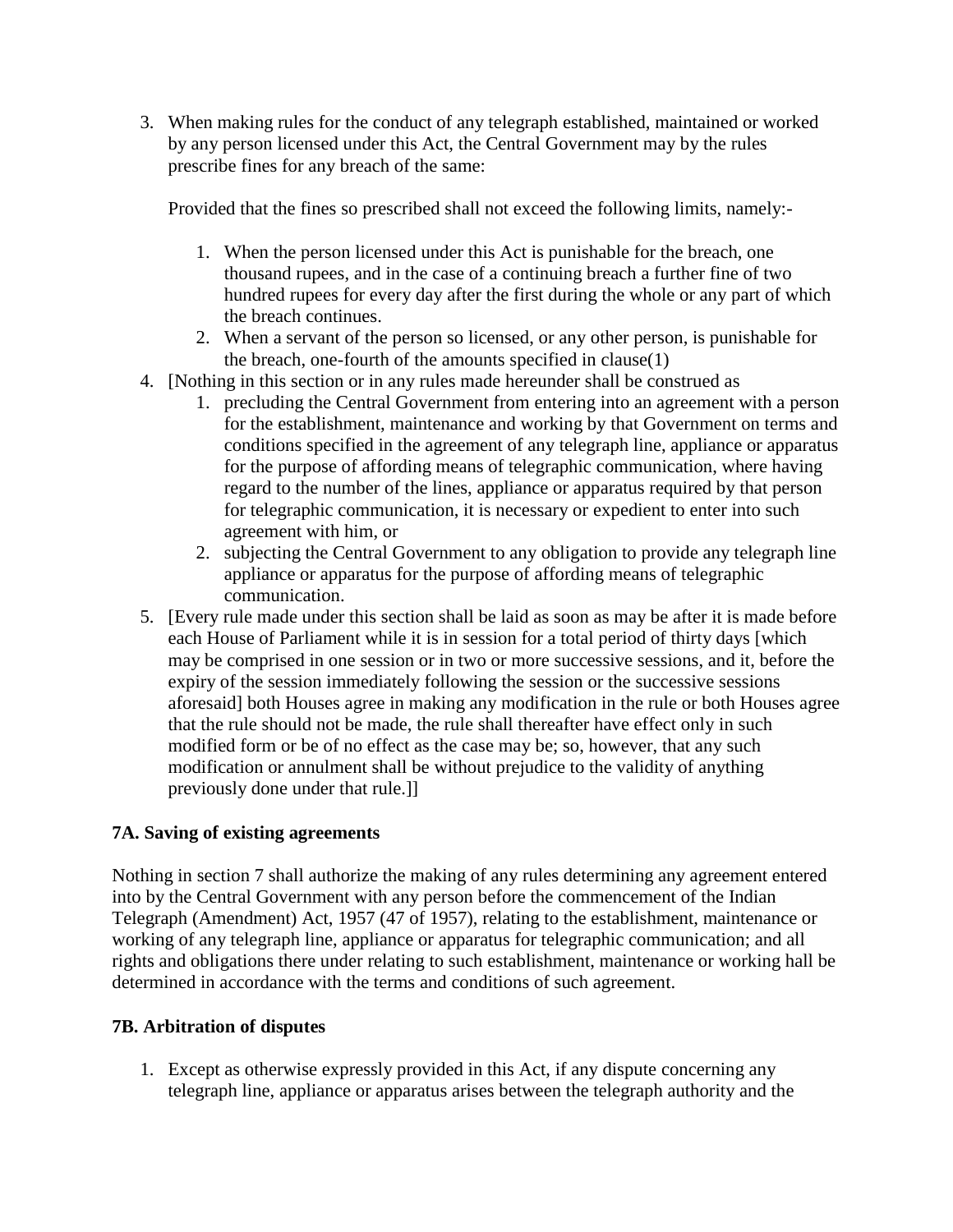person for whose benefit the line, appliance or apparatus is, or has been provided, the dispute shall be determined by arbitration and shall, for the purposes of such determination, be referred to an arbitrator appointed by the Central Government either specially for the determination of that dispute or generally for the determination of disputes under this section.

2. The award of the arbitrator appointed under sub-section (1) shall be conclusive between the parties to the dispute and shall not be questioned in any court.

## **8. Revocation of licenses**

The Central Government may, at any time, revoke any license granted under section 4, on the breach of any of the conditions therein contained, or in default of payment of any consideration payable there under.

## **9. Government not responsible for loss or damage**

The Government shall not be responsible for any loss or damage which may occur in consequence of any telegraph officer failing in his duty with respect to the receipt, transmission or delivery of any message; and no such officer shall be responsible for any such loss or damage, unless he causes the same negligently, maliciously or fraudulently.

# **Part III Power to Place Telegraph Lines and Posts**

## **10. Power for telegraph authority to place and maintain telegraph lines and posts:-**

The telegraph authority may, from time to time, place and maintain a telegraph line under, over, along, or across, and posts in or upon any immovable property:

Provided that:-

- 1. The telegraph authority shall not exercise the powers conferred by this section except for the purposes of a telegraph established or maintained by the [Central Government], or to be so established or maintained.
- 2. The [Central Government] shall not acquire any right other than that of user only in the property under, over, along, across in or upon which the telegraph authority places any telegraph line or post; and
- 3. Except as hereinafter provided, the telegraph authority shall not exercise those powers in respect of any property vested in or under the control or management of any local authority, without the permission of that authority; and
- 4. In the exercise of the powers conferred by this section, the telegraph authority shall do as little damage as possible, and, when it has exercised those powers in respect of any property other than that referred to in clause (c), shall pay full compensation to all persons interested for any damage sustained by them by reason of the exercise of those powers.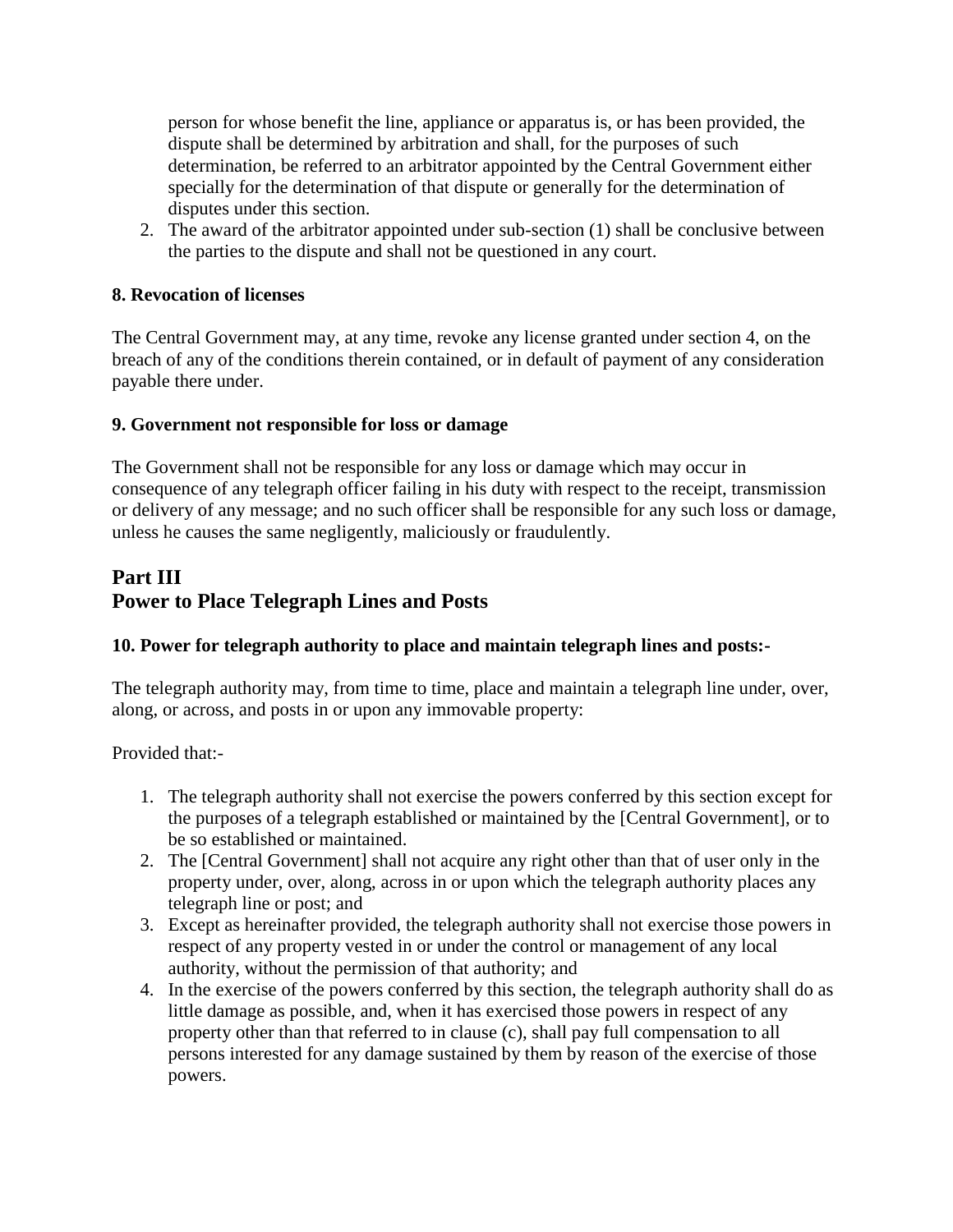#### **11. Power to enter on property in order to repair or remove telegraph lines or posts**

The telegraph authority may, at any time, for the purpose of examining, repairing, altering or removing any telegraph line or post, enter on the property under, over, along, across, in or upon which the line or post has been placed.

#### *Provisions applicable to property vested in or under the control ormanagement of local authorities*

## **12. Power for local authority to give permission under section 10, clause (c), subject to conditions**

Any permission given by a local authority under section 10, clause (c), may be given subject to such reasonable conditions as that authority thinks fit to impose, as to the payment of any expenses to which the authority will necessarily be put in consequence of the exercise of the powers conferred by that section, or as to the time or mode of execution of any work, or as to any other think connected with or relative to any work undertaken by the telegraph authority under those powers.

## **13. Power for local authority to require removal or alteration of telegraph line or post**

When, under the foregoing provisions of this Act, a telegraph line or post has been placed by the telegraph authority under, over, along, across, in or upon any property vested in or under the control or management of a local authority, and the local authority, having regard to circumstances which have arisen since the telegraph line or post was so placed, considers it expedient that it should be removed or that its position should be altered, the local authority may require the telegraph authority t remove it or alter its position, as the case may be.

## **14. Power to alter position of gas or water pipes or drains**

The telegraph authority may, for the purpose of exercising the powers conferred upon it by this Act in respect of any property vested in or under the control or management of a local authority, alter the position there under of any pipe (not being a main) for the supply of gas or water, or of any drain (not being a main drain):

Provided that:-

- 1. when the telegraph authority desires to alter the position of any such pipe or drain it shall give reasonable notice of its intention to do so, specifying the time at which it will begin to do so, to the local authority, and, when the pipe or drain is not under the control of the local authority, to the person under whose control the pipe or drain is.
- 2. A local authority or person receiving notice under clause (a) may send a person to superintend the work, and the telegraph authority shall execute the work to the reasonable satisfaction of the person so sent.

## **15. Disputes between telegraph authority and local authority**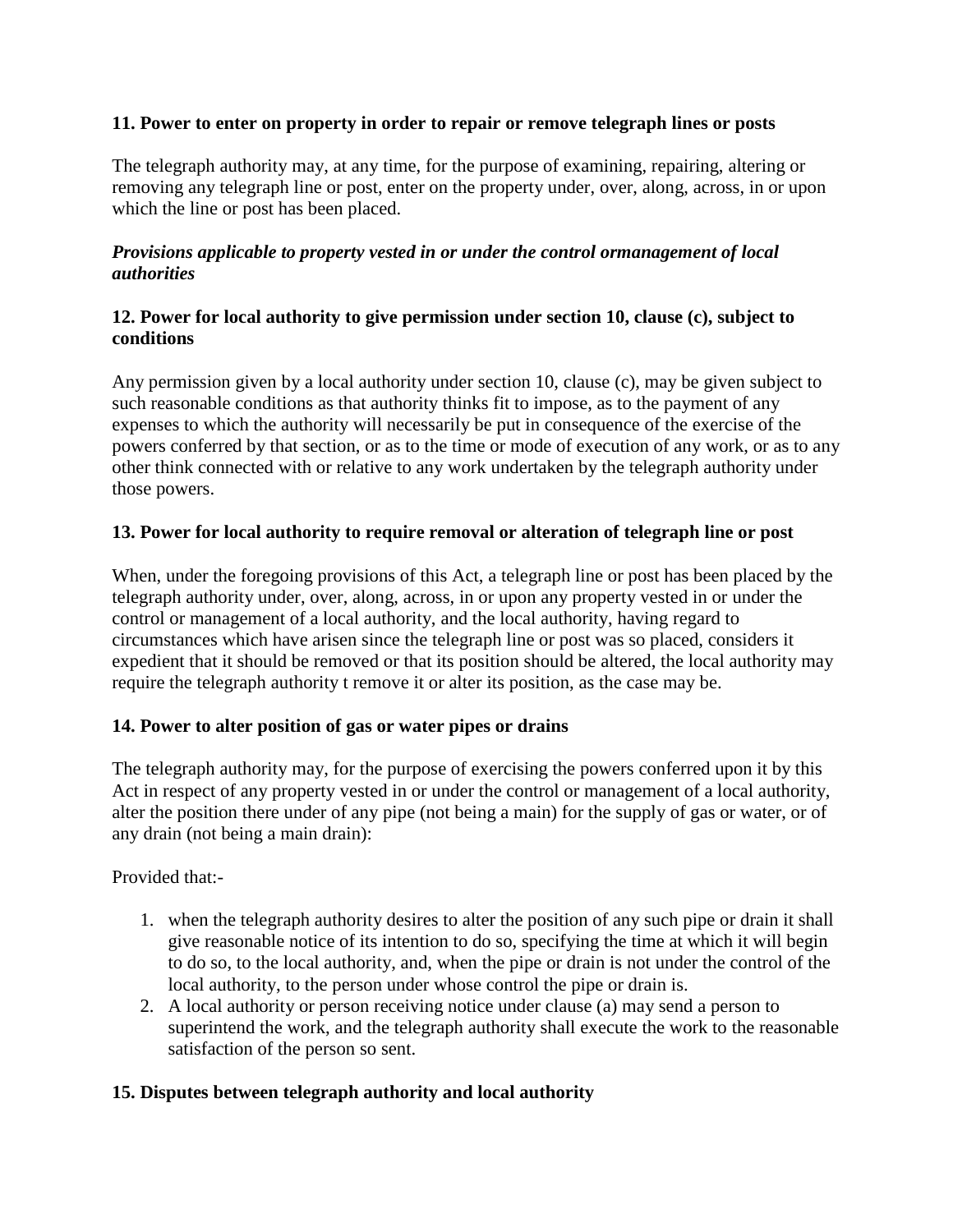- 1. If any dispute arises between the telegraph authority and a local authority in consequence of the local authority refusing the permission referred to in section 10, clause (c), or prescribing any condition under section 12, or in consequence of the telegraph authority omitting to comply with a requisition made under section 13, or otherwise in respect of the exercise of the powers conferred by this Act, it shall be determine by such officer as the [Central Government] may appoint either generally or specially in this behalf.
- 2. An appeal from the determination of the officer so appointed shall lie to the [Central Government]; and the order of the [Central Government] shall be final.

## **Provisions applicable to other property**

## **16. Exercise of powers conferred by section 10, and disputes as to compensation, in case of property other than that of a local authority**

- 1. If the exercise of the powers mentioned in section 10 in respect of property referred to in clause (d) of that section is resisted or obstructed, the District Magistrate may, in his discretion, order that the telegraph authority shall be permitted to exercise them.
- 2. If, after the making of an order under sub section (1), any person resists the exercise of those powers, or, having control over the property, does not give all facilities for this being exercised, he shall be deemed to have committed an offence under section 188 of the Indian Penal Code (45 of 1860).
- 3. If any dispute arises concerning the sufficiency of the compensation to be paid under section 10, clause (d), it shall, on application for that purpose by either of the disputing parties to the District Judge within whose jurisdiction the property is situate, be determined by him.
- 4. If any dispute arises as to the persons entitled to receive compensation, or as to the proportions in which the persons interested are entitled to share in it, the telegraph authority may pay into the Court of the District Judge such amount as he deems sufficient or, where all the disputing parties have in writing admitted the amount tendered to be sufficient or the amount has been determined under sub-section (3), that amount; and the District Judge, after giving notice to the parties and hearing such of them as desire to be heard, shall determine the persons entitled to receive the compensation or, as the case may be, the proportions in which the persons interested are entitled to share in it.
- 5. Every determination of a dispute by a District Judge under sub-section (3) or sub-section (4) shall be final:

Provided that nothing in this sub-section shall affect the right of any person to recover by suit the whole or any part of any compensation paid by the telegraph authority, from the person who has received the same.

## **17. Removal or alteration of telegraph line or post on property other than that of a local authority**

Provided that, if compensation has been paid under section 10, clause (d) he shall, when making the requisition, tender to the telegraph authority the amount requisite to defray the expense of the removal or alteration, or half of the amount paid as compensation, whichever may be the smaller sum.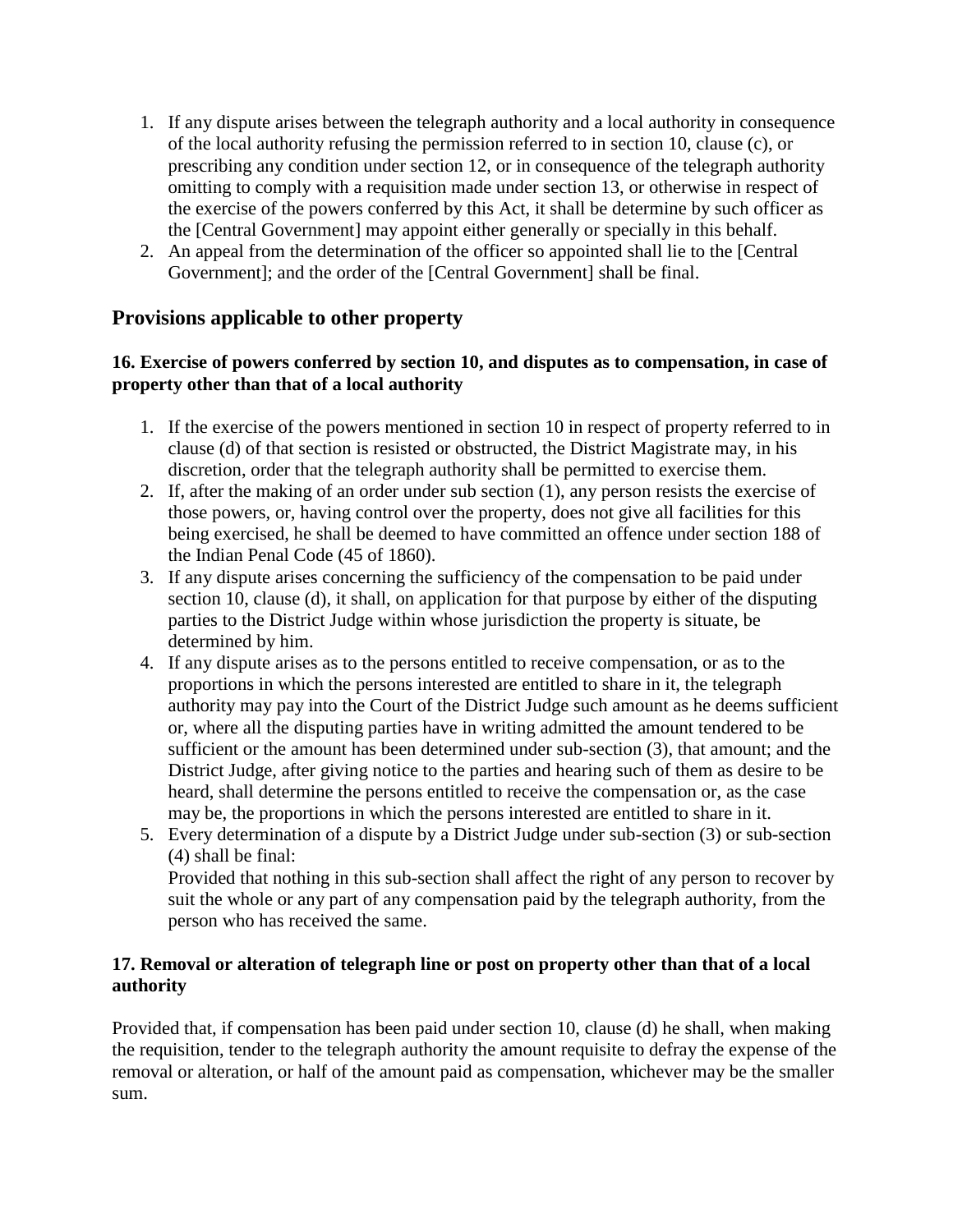- 1. When, under the foregoing provisions of this Act, a telegraph line or post has been placed by the telegraph authority under, over, along, across, in or upon any property, not being property vested in or under the control or management of a local authority, and any person entitled to do so desires to deal with that property in such a manner as to render it necessary or convenient that the telegraph line or post should be removed to another part thereof or to a higher or lower level or altered in form, he may require the telegraph authority to remove or alter the line or post accordingly:
- 2. If the telegraph authority omits to comply with the requisition, the person making it may apply to the District Magistrate within whose jurisdiction the property is situated to order the removal or alteration.
- 3. A District Magistrate receiving an application under sub-section (2) may, in his discretion reject the same or make an order, absolutely or subject to conditions, for the removal of the telegraph line post to any other part of the property or to higher or lower level or for the alteration of its form; and the order so made shall be final.,

# **Provisions applicable to all property**

## **18.Removal of trees interrupting telegraphic communication**

- 1. If any tree standing or lying near a telegraph line interrupts, or is likely to interrupt, telegraphic communication, a Magistrate of the first or second class may, on the application of the telegraph authority, cause the tree to be removed or dealt with in such other way as he deems fit.
- 2. When disposing of an application under sub-section (1), the Magistrate shall, in the case of any tree in existence before the telegraph line was placed, award to the persons interested in the tree such compensation as he thinks reasonable, and the shall be final.

## **19. Telegraph lines and posts placed before passing of this Act.**

-Every telegraph line or post placed before the passing of this Act under, over, along, across, in or upon any property, for the purposes of a telegraph established or maintained by the [Central Government], shall be deemed to have been placed in exercise of the powers conferred by, and after observance of all the requirement of, this Act.

## **19 A. Person exercising legal right likely to damage telegraph or interfere with telegraphic communication to give notice**

- 1. Any person desiring to deal in the legal exercise of a right with any property in such a manner as is likely to cause damage to a telegraph line or post which has been duly placed in accordance with the provisions of this Act, or to interrupt or interfere with telegraphic communication, shall give not less than one months notice in writing of the intended exercise of such right to the telegraph authority, or to any telegraph officer whom the telegraph authority may empower in the behalf.
- 2. If any such person without having complied with he provisions of sub-section (1) deals with any property in such a manner as is likely to cause damage to any telegraph line or post, or to interrupt or interfere with telegraphic communication, a Magistrate of the first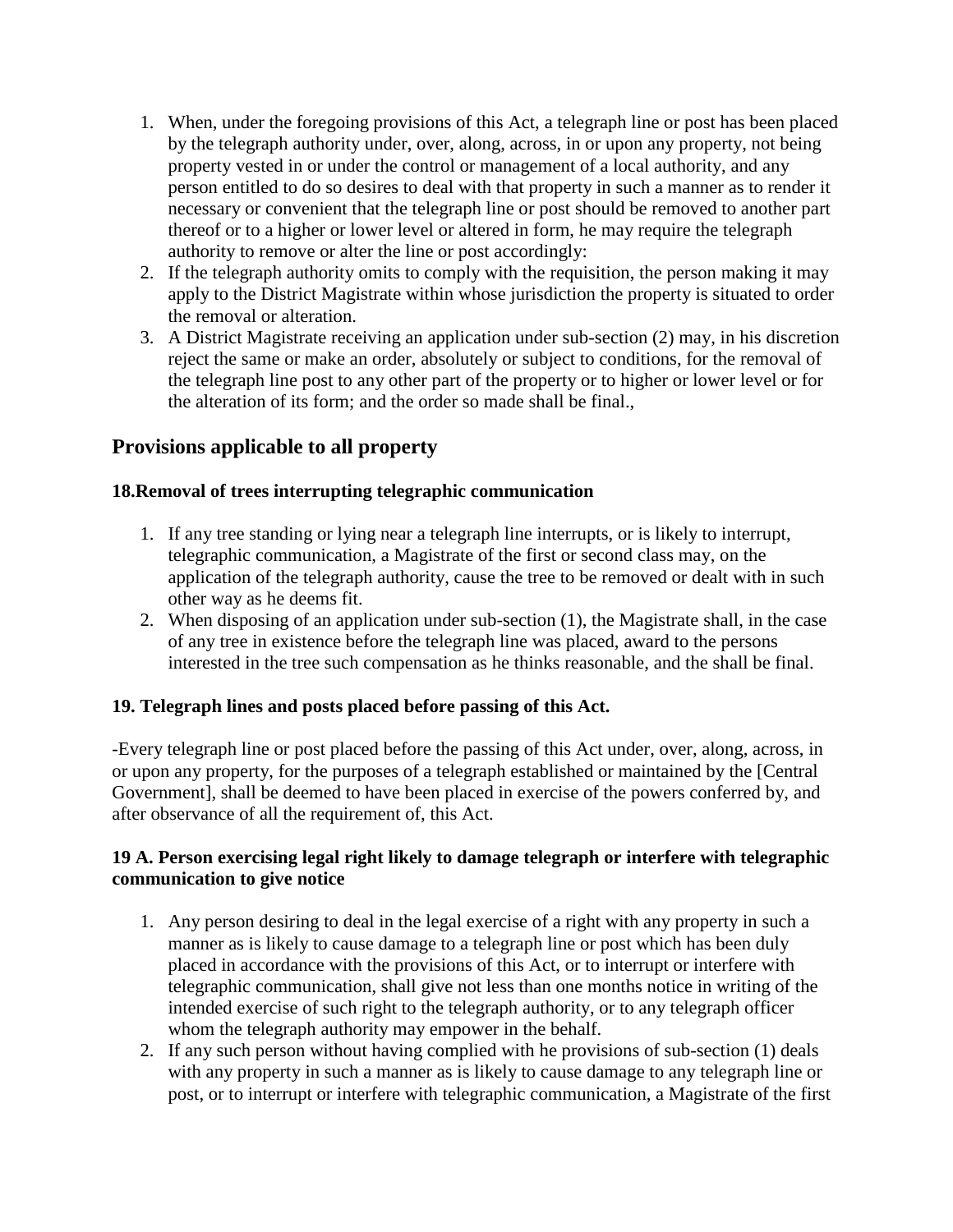or second class may, on the application of the telegraph authority, order such person to abstain from dealing with such property in such manner for a period not exceeding one month from the date of his order and forthwith to take such action with regard to such property as may be in the opinion of the Magistrate necessary to remedy or prevent such damage, interruption or interference during such period.

3. A person dealing with any property in the manner referred to in sub-section (1) with the bona fide intention of averting imminent danger of personal injury to himself or any other human being shall be deemed to have complied with the provisions of the said subsection if he gives such notice of the intended exercise of the right as is in the circumstances possible, or where no such previous notice can be given without incurring the imminent danger referred to above, if he forth with gives notice of the actual exercise of such right to the authority of officer specified in the said sub-section.

## **19B. Power to confer upon licensee powers of telegraph authority under this Part**

The Central Government may, by notification in the Official Gazette, confer upon any licensee under section 4, in respect of the extent of his license and subject to any conditions and restrictions which the Central Government may think fit to impose and to the provisions of this Part, all or any of the powers which the telegraph authority possesses under this Part with regard to a telegraph established or maintained by the Government or to be so established or maintained:

Provided that the notice prescribed in section 19A shall always be given to the telegraph authority or officer empowered to received notice under section 19A(1).

# **Part IV Penalties**

## **20. Establishing, maintaining or working unauthorized telegraph**

- 1. If any person establishes, maintains or works a telegraph within [India] in contravention of the provisions of section 4 or otherwise than as permitted by rules made under that section, he shall be punished, if the telegraph is a wireless telegraph, with imprisonment which may extend to three years, or with fine, or with both, and in any other case, with a fine which may extend to one thousand rupees.
- 2. Not withstanding anything contained in the Code of Criminal Procedure, 1898 (5 of 1898), offences under this section in respect of a wireless telegraph shall, for the purposes of the said Code, be bailable and non-cognizable.
- 3. When any person is convicted of an offence punishable under this section, the Court before which he is convicted may direct that the telegraph in respect of which the offence has been committed, or any part of such telegraph, be forfeited to Government.

## **20 A. Breach of condition of license**

If the holder of a license granted under section 4 contravenes any condition contained in his license, he shall be punished with fine which may extend o one thousand rupees, and with a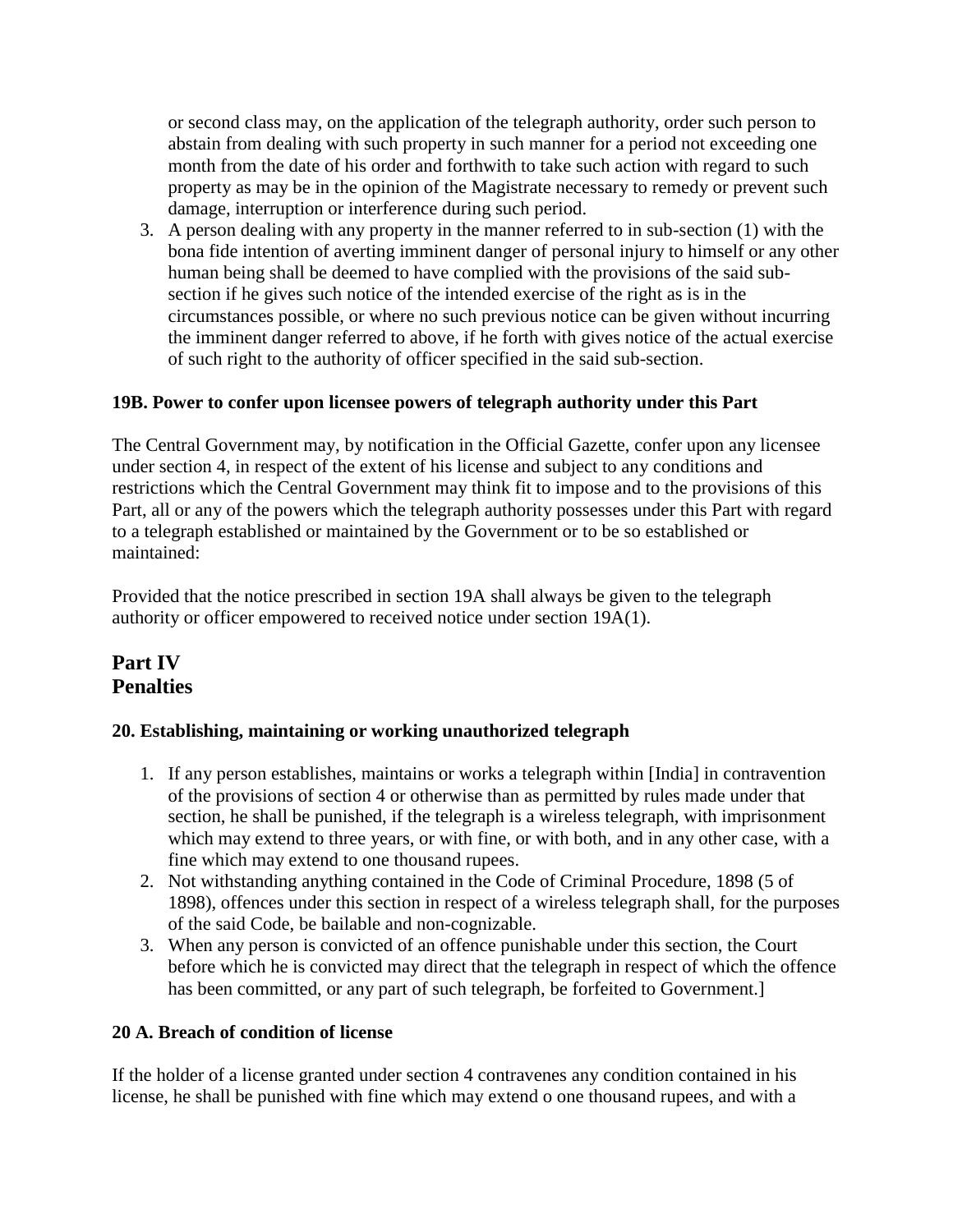further fine which may extend to five hundred rupees for every week during which the breach of the condition continues.]

## **21. Using unauthorized telegraphs**

If any person, knowing or having reason to believe that a telegraph has been established or is maintained or worked in contravention of this Act, transmits or receives any message by such telegraph, or performs any service incidental thereto, or delivers any message for transmission by such telegraph or accepts delivery of any message sent thereby, he shall be punished with fine which may extend to fifty rupees.

## **22. Opposing establishment of telegraphs on railway land**

If a Railway Company, or an officer of a Railway Company, neglects or refuses to comply with the provisions of section 6, it or he shall be punished with fine which may extend to one thousand rupees for every day during which the neglect or refusal continues.

## **23. Intrusion into signal-room, trespass in telegraph office or obstruction**

If any person

- 1. without permission of competent authority, enters the signal-room of a telegraph office of the Government, or of a person licensed under this Act, or
- 2. enters a fenced enclosure round such a telegraph office in contravention of any rule or notice not to do so, or
- 3. refuses to quit such room or enclosure on being requested to do so by any officer or servant employed therein, or
- 4. willfully obstructs or impedes any such officer or servant in the performance of his duty,

he shall be punished with fine which may extend to five hundred rupees.

# **24. Unlawfully attempting to learning the contents of messages**

If any person does any of the acts mentioned in section 23 with the intention of unlawfully learning the contents of any message, or of committing any offence punishable under this Act, he may (in addition to the fine with which he is punishable under section 23) be punished with imprisonment for a term which may extend to one year.

# **25. Intentionally damaging or tampering with telegraphs**

If any person, intending

- 1. to prevent or obstruct the transmission or delivery of any message, or
- 2. to intercept or to acquaint himself with the contents of any message, or
- 3. to commit mischief,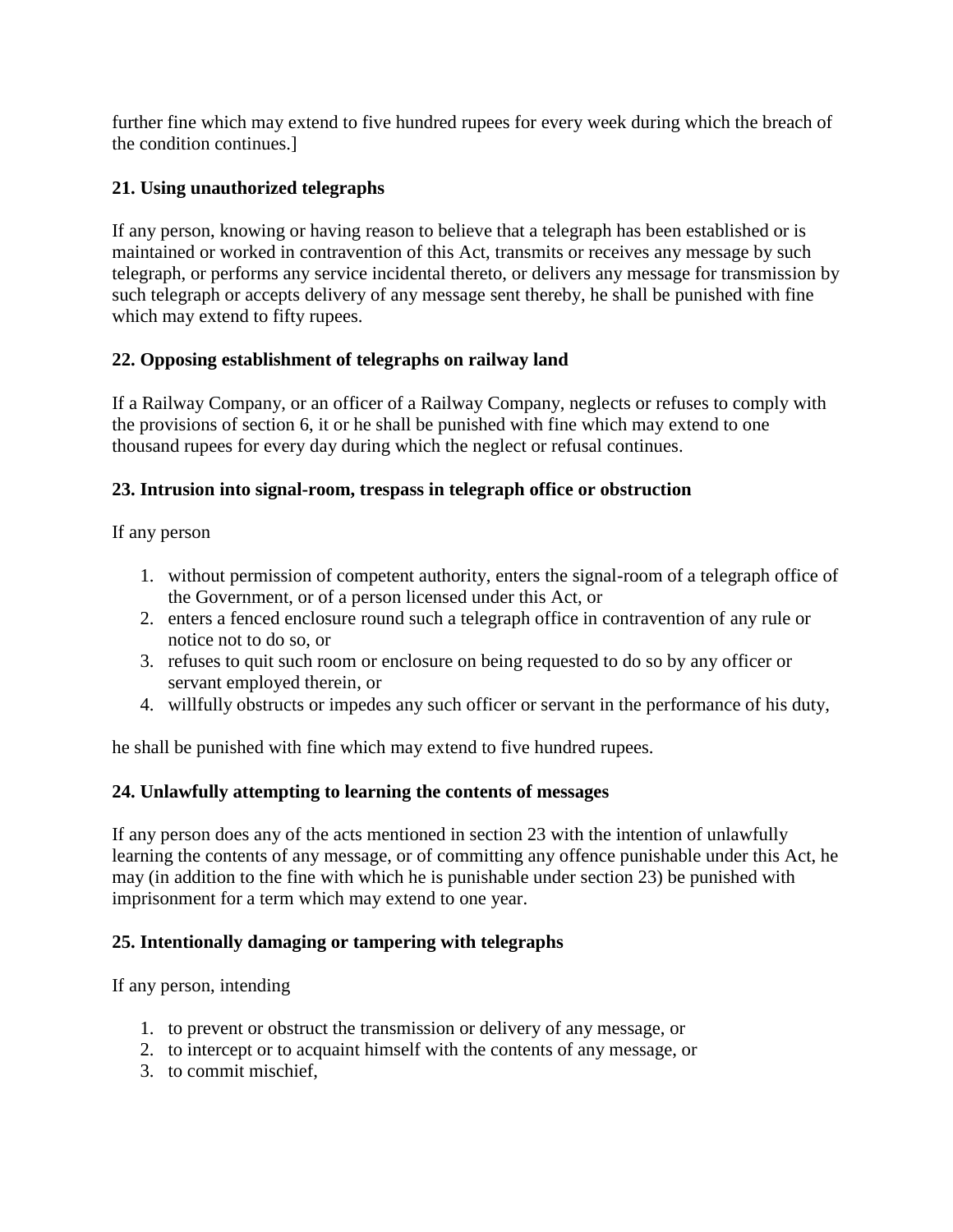damages, removes, tampers with or touches any battery, machinery, telegraph line, post or other thing whatever, being part of or used in or about any telegraph or in the working thereof,

he shall be punished with imprisonment for a term which may extend to three years, or with fine or with both.

## **25 A. Injury to or interference with a telegraph line or post**

If, in any case not provided for by section 25, any person deals with any property and thereby willfully or negligently damages any telegraph line or post duly placed on such property in accordance with the provisions of this Act, he shall be liable to pay the telegraph authority such expenses (if any) as may be incurred in making good such damage, and shall also, if the telegraphic communication is by reason of the damage so caused interrupted, be punishable with a fine which may extend to one thousand rupees:

Provided that the provisions of this section shall not apply where such damage or interruption is caused by a person dealing with any property in the legal exercise of a right if he has complied with the provisions of section 19A (1).]

## **26. Telegraph officer or other official making away with or altering, or unlawfully intercepting or disclosing, messages, or divulging purport of signals**

If any telegraph officer, or any person, not being a telegraph officer but having official duties connected with any office which is used as a telegraph office.

- 1. willfully, secrets, makes away with or alters any message which he has received for transmission or delivery, or
- 2. willfully, and otherwise than in obedience to an order of the Central Government or of a State Government, or of an officer specially authorized [by the Central or a State Government] to make the order, omits to transmit, or intercepts or detains, any message or any part thereof, or otherwise than in pursuance of his official duty or in obedience to the direction of a competent Court, discloses the contents or any part the contents of any message, to any person not entitled to receive the same, or
- 3. divulges the purport of any telegraphic signal to any person not entitled to become acquainted with the same,

he shall be punished with imprisonment for a term which may extend to three years, or with fine, or with both.

## **27. Telegraph officer fraudulently sending messages without payment**

If any telegraph officer transmits by telegraph any message on which the charge prescribed by the [Central Government], or by a person licensed under this Act, as the case may be, has not been paid, intending thereby to defraud the [Central Government], or that person, he shall be punished with imprisonment for a term which may extend to three years, or with fine, or with both.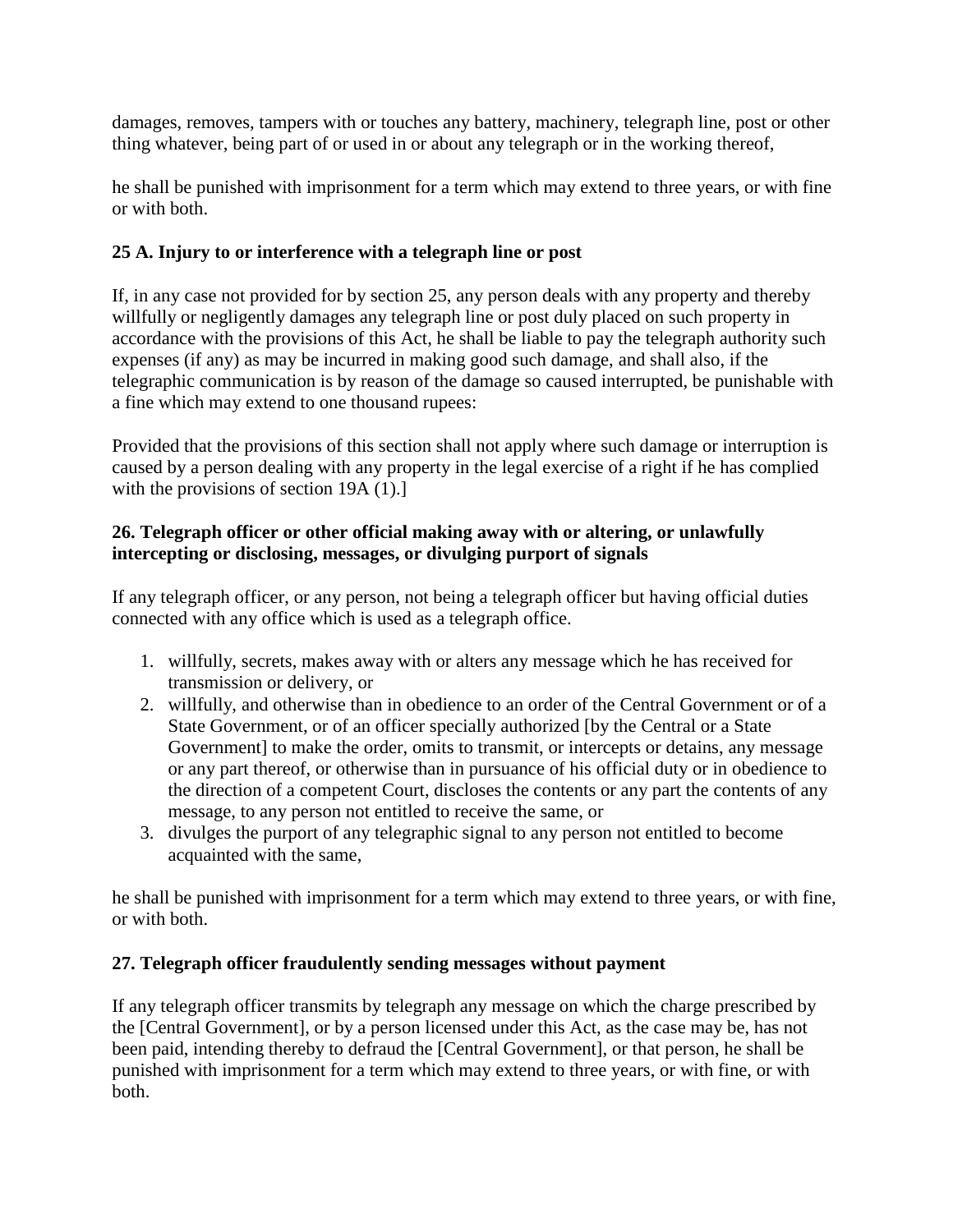## **28. Misconduct**

If any telegraph officer, or any person not being a telegraph officer but having official duties connected with any office which is used as a telegraph office is guilty of any at of drunkenness, carelessness of other misconduct whereby the correct transmission or the delivery of any message is impeded or delayed or if telegraph officer loiters or delays in the transmission or delivery of any message, he shall be punished with imprisonment for a term which may extend to three months, or with fine which may extend to one hundred rupees, or with both.

29. [Sending fabricated messages]Rep. By the Indian Telegraph (Amendment) Act, 1971 (33 of 1971), sec 4.

## **[29 A. Penalty**

If any person, without due authority, -

- 1. makes or issues any document of a nature reasonably calculated to cause it to be believed that the document has been issued by, or under the authority of, the Director-General of [Posts and Telegraphs], or
- 2. makes on any document any mark in imitation of, or similar to, or purporting to be, any stamp or mark of any Telegraph Office under the Director General of [Posts and Telegraph], or a mark of a nature reasonably calculated to cause it to be believed that the documents so marked has been issued by, or under authority of, the Director-General of [Posts and Telegraphs],

he shall be punished with fine which may extend to fifty rupees.]

#### **30. Retaining a message delivered by mistake**

If any person fraudulently retains, or willfully secretes, makes away with or detains a message which ought to have been delivered to some other person, or, being required by a telegraph officer to deliver up any such message, neglects of refuses to do so, he shall be punished with imprisonment for a term which may extend to two years, or with fine, or with both.

## **31. Bribery**

A telegraph officer shall be deemed a public servant within the meaning of sections 161, 162, 163, 164 and 165 of the Indian Penal Code (45 of 1860); and in the definition of "legal remuneration" contained in the said section 161, the word "Government" shall, for the purposes of this Act, be deemed to include a person licensed under this Act.

#### **32. Attempts to commit offences**

Whoever attempts to commit any offence punishable under this Act shall be punished with the punishment herein provided for the offence.